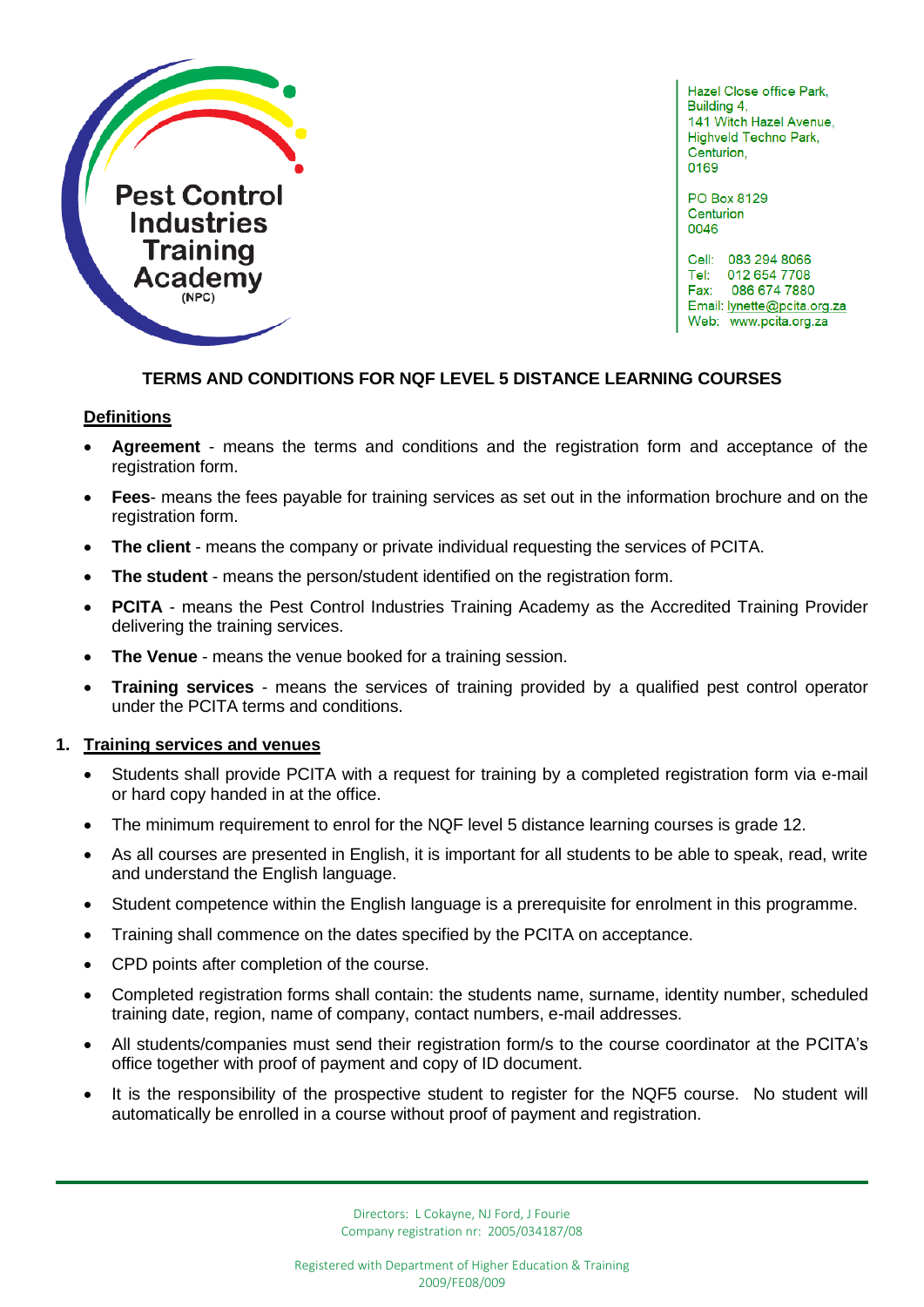- Once proof of payment and the registration form has been received by the course coordinator, the training material (study guides, workbooks, etc.) will be sent to the student.
- All student information and payments are confidential and will be handled as such.
- Any other delivery arrangements of study guides (books) will be for the student's own account.
- No student will be allowed to attend a NQF5 distance learning course without the relevant fees being paid in full prior to the commencement of the course.
- All courses shall be presented on the discretion of the PCITA.

## **2. Work Experience Log (Record)**

- Please note that it is a mandatory requirement for all students to undergo a specified period of work experience under supervision of a qualified pest control operator.
	- A minimum mandatory period of 6 months' work experience under supervision of a qualified pest control operator is required for the Health and Nuisance Pest Management; Weed and Invader Plant Management; and Wood Destroying Organism Management courses.
	- o However, for the Structural Fumigation and Stored Agricultural Product Pest Management courses a minimum period of 12 months' work experience under supervision of a qualified fumigator is required.

### **3. Internal Practical Assessment**

- Students shall, after successful completion of a course and upon production of a Work Experience Log (Record) with the portfolio duly signed and stamped by the pest control company, apply to undergo an Internal Practical Assessment.
- A fee, determined by the PCITA, shall be charged for an assessment and any re-assessments.
- Students shall, when they are ready, request the PCITA to plan for an Internal Practical Assessment.
- All Assessors are accredited and registered with Agri SETA.
- The findings of an assessment will be accepted by the PCITA as final.
- PCITA has sole discretion as to Assessors allocated to training programmes.
- Upon successful completion of the Internal Practical Assessment, a Certificate of Competence shall be issued by the PCITA.

# **4. Application for P-Registration Certificate**

- The student may, upon production of the Certificate of Competence issued by the PCITA and the duly signed and stamped Work Experience Log (Record), apply to the Registrar, Department of Agriculture for a P-registration certificate.
	- o The P-registration certificate issued by the Registrar authorises the student to provide pest control services independently as a qualified pest control operator.

# **5. Fees**

- Students agree to pay the current fees for training according to PCITA's published prices as of the date of PCITA's acceptance of the request for training, unless otherwise agreed.
- PCITA reserves the right to cancel or reschedule training should it be necessary.
- PCITA is a section 21 company and not registered for VAT.
- No training manuals will be sold separately. The manuals are included in the course fees as a package.

ľ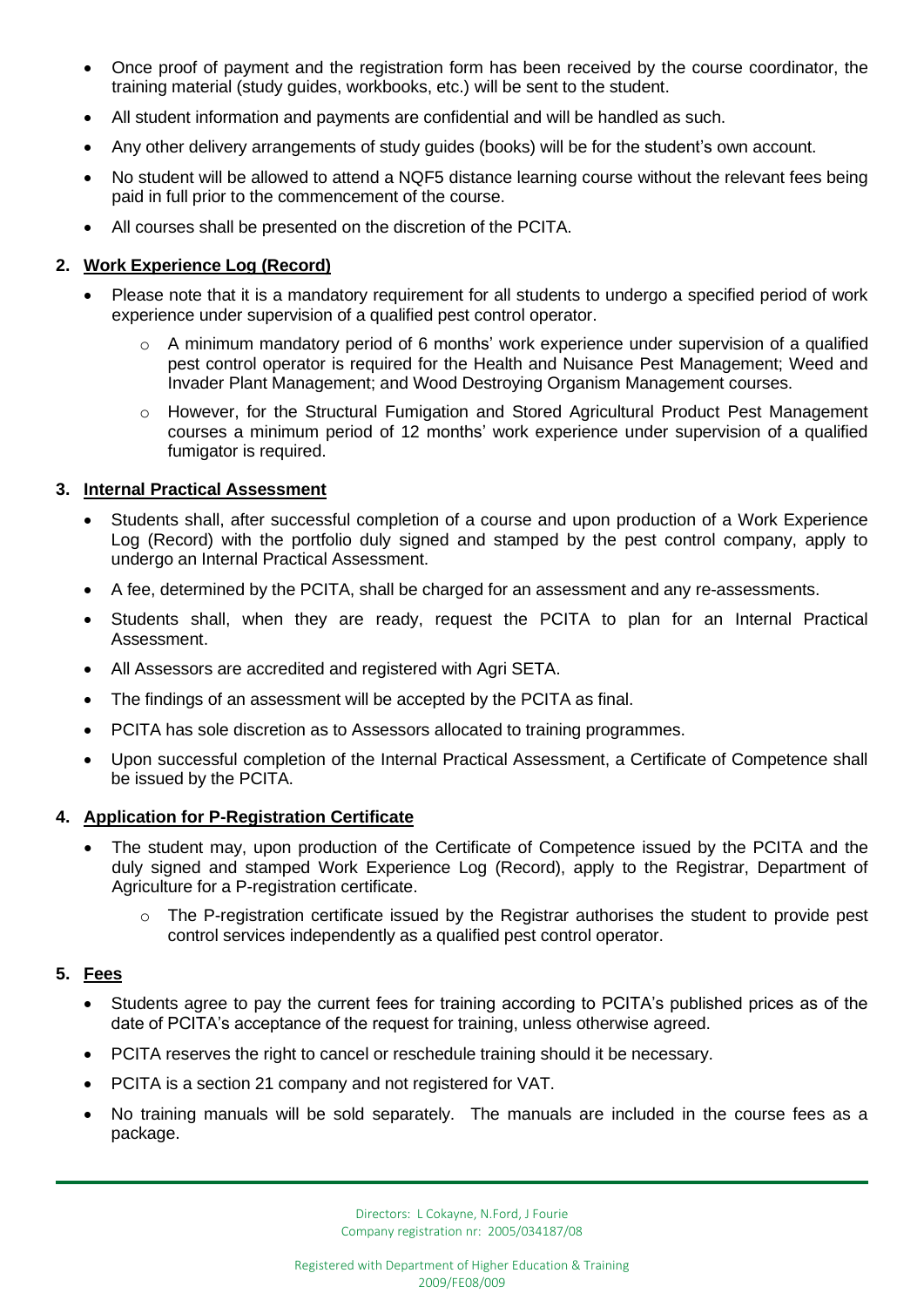# **6. Payment - Electronic Fund Transfer (EFT)**

- All payments must be processed in South African Rands. PCITA does not accept other currencies.
- Credit / Debit card facilities are also available at the PCITA head office in Centurion.
- In order to pay via EFT, you will have to load the PCITA as a beneficiary on your internet banking and use the invoice number or your name in the reference line for your payment. This should speed up the process of your registration. Bank costs for overseas students using the swift code will be carried by the student/client.

## **7. Direct deposit**

- The student may pay by way of a direct deposit at the bank or EFT.
- Please email proof of payment to the course coordinator as indicated on the site where you engaged in the transaction to ensure your payment is confirmed as soon as possible.

## **8. Refund policy**

- No refund will be applicable if the student has received his/her study material.
- Should a student not arrive for the scheduled training session or an assessment, and no prior written cancellation has been received and confirmed, the **full** fee will be forfeited.
- Students must cancel within ten **(10)** working days prior to the commencement date of the scheduled training session in order to be eligible for a refund.
- The violation of any terms and conditions stated in this agreement will be just cause for dismissal from a course. No refund will be provided to learners dismissed from a course.

## **9. Property of PCITA**

- All assessment packages, including documentation and manuals are copyrighted by PCITA.
- Students are strictly prohibited from copying or disclosing any material. The prohibition includes not discussing or disclosing any information on the internet, on blogs, or chat rooms, WhatsApp or through any other media or public means.

### **10. Prohibitions**

- It is prohibited for any student to enter a course venue or assessment site under the influence of any narcotic substance or alcohol.
- It is prohibited to bring a weapon of any kind to a venue or site.

### **11. Responsibility of the client/student**

- The client/student shall be liable for any training fees payable to the PCITA. It is the responsibility of the client/student to make sure that PCITA receives the registration form & the proof of payment.
- Clients are responsible for ensuring that the learners are suitable for the training course they wish to attend. PCITA will not be liable for any refunds should the learner be found unsuitable once training has commenced.
- It is the responsibility of each student to arrive on time for a training session.
- If a student arrives late for the practical assessment the Assessor has the authority to decide if the student/client can still attend the relevant assessment.

ľ